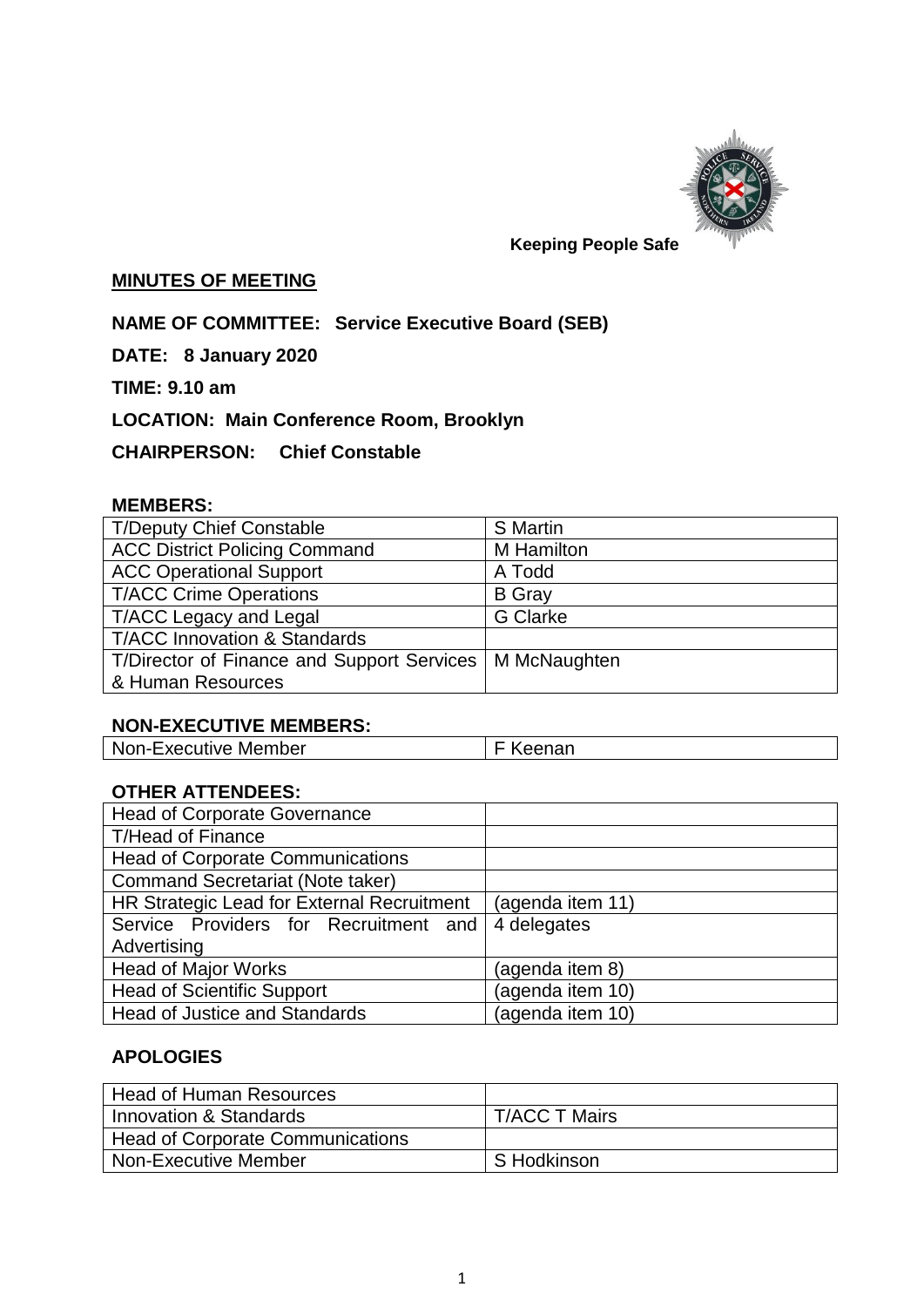# **ACTIONS assigned by the Chair are highlighted in blue text.**

| Item No |                                                                                                                                                                                                                                                                                                                                                               |  |
|---------|---------------------------------------------------------------------------------------------------------------------------------------------------------------------------------------------------------------------------------------------------------------------------------------------------------------------------------------------------------------|--|
| 1.0     | 1/20 Welcome and Apologies                                                                                                                                                                                                                                                                                                                                    |  |
|         |                                                                                                                                                                                                                                                                                                                                                               |  |
| 2.0     | 2/20 Declaration of Conflict of Interest                                                                                                                                                                                                                                                                                                                      |  |
|         | The Chief Constable stated that as per decision taken at Service<br>Executive Board on 18 January 2017, in line with good corporate<br>governance practice as set out by the NI Audit Office, members and any<br>persons in attendance were to declare any conflict of interest with any<br>items on the agenda and these were to be recorded in the minutes. |  |
|         | T/ACC Legacy & Legal declared a conflict of interest in agenda item 8.                                                                                                                                                                                                                                                                                        |  |
| 3.0     | 3/20 Minutes of Previous meetings + Redactions prior to<br>publication                                                                                                                                                                                                                                                                                        |  |
|         | The minutes from the meeting on 11 December 2019 were<br>approved.                                                                                                                                                                                                                                                                                            |  |
|         | No suggested redactions were advised prior to publication, other<br>than the names of some attendees.                                                                                                                                                                                                                                                         |  |
| 4.0     | 4/20 Actions Arising from previous meetings                                                                                                                                                                                                                                                                                                                   |  |
|         | The action register was reviewed and completed actions were noted.                                                                                                                                                                                                                                                                                            |  |
| 5.0     | 5/20 Corporate Risk Register                                                                                                                                                                                                                                                                                                                                  |  |
|         | The Head of Corporate Governance updated members on the proposal<br>to take off the 2 existing risks on Terrorism and create a single Terrorism<br>Risk.                                                                                                                                                                                                      |  |
|         | Members approved the changes proposed.                                                                                                                                                                                                                                                                                                                        |  |
|         | The order of the agenda was changed to facilitate external speakers.                                                                                                                                                                                                                                                                                          |  |
| 11.0    | 11/20 AOB Pre-Campaign Recruitment Update                                                                                                                                                                                                                                                                                                                     |  |
|         | T/Director of Finance and Support Services & Human Resources<br>introduced the paper which had previously been circulated.<br>The<br>external recruitment lead introduced colleagues from the service<br>providers from recruitment campaign and advertising.                                                                                                 |  |
|         | Members were provided with an overview of the 2020 recruitment<br>programme, key dates for delivery, outreach and advertising and the<br>assessment framework.                                                                                                                                                                                                |  |
|         | Action – PSNI External Recruitment Lead to liaise with Private Office<br>regarding suitable date for Chief Constable to attend the Assessment                                                                                                                                                                                                                 |  |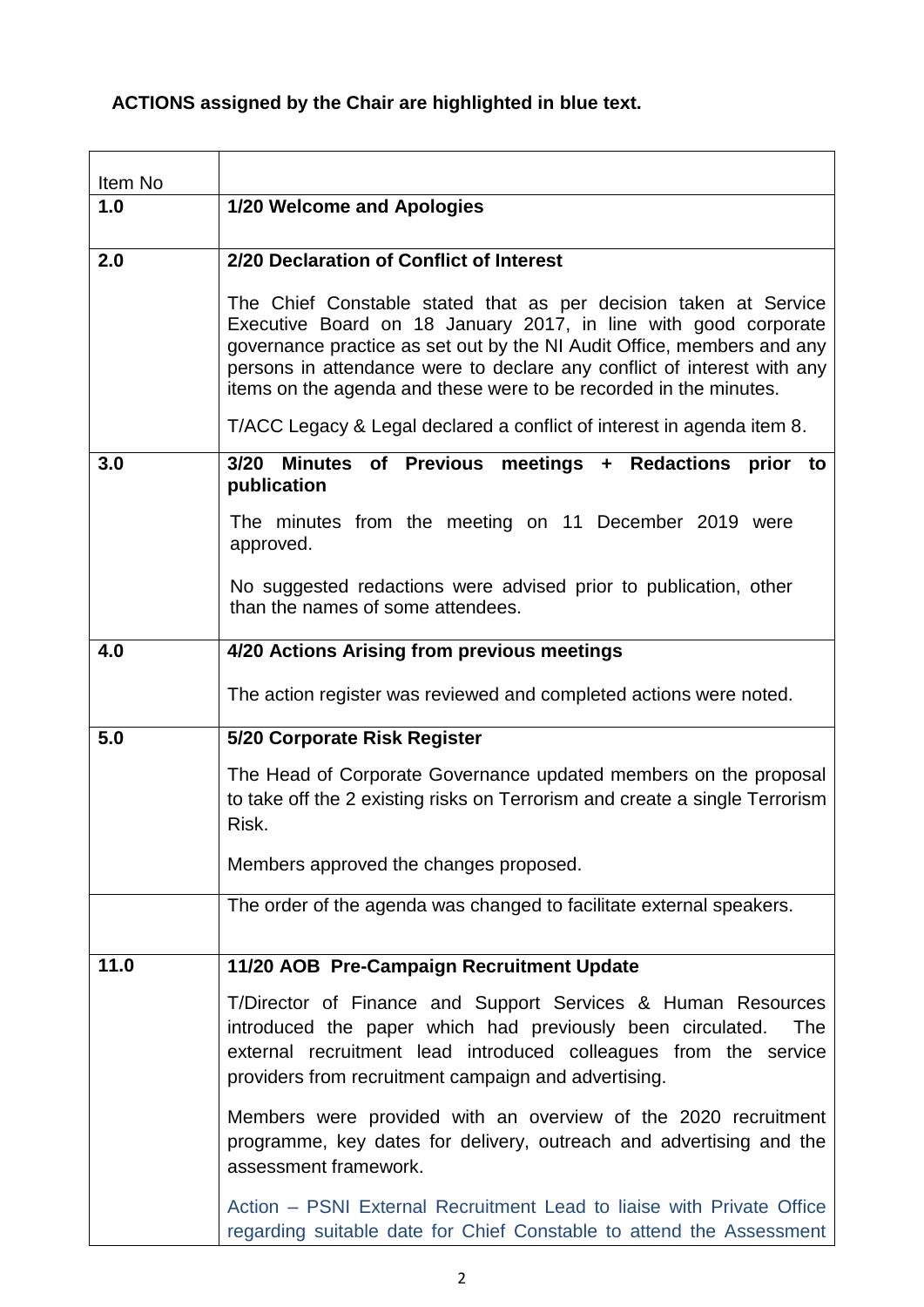|      | Centre - Committee Manager                                                                                                                                                                                                                                                 |
|------|----------------------------------------------------------------------------------------------------------------------------------------------------------------------------------------------------------------------------------------------------------------------------|
|      | Action – Organise a suitable date to brief the Northern Ireland Policing<br>Board on the pre-recruitment launch - T/DFSS&HR                                                                                                                                                |
|      | Action – Draft a letter for Chief Constable's signature to update faith<br>leaders on recruitment information - T/DCC Martin                                                                                                                                               |
|      | Action – Organise a suitable format and forum to receive regular<br>recruitment updates - T/DFSS&HR                                                                                                                                                                        |
|      | Action – Link in with Private Office to organise a breakfast meeting with<br>press to provide suitable recruitment brief - D/Head of Corporate<br><b>Comms</b>                                                                                                             |
|      | Members availed of a break from 10.25am - 10.35am                                                                                                                                                                                                                          |
| 8.0  | 8/20 Museum Paper                                                                                                                                                                                                                                                          |
|      | The Head for Major Works joined the meeting for this agenda item.                                                                                                                                                                                                          |
|      | T/Director of Finance and Support Services & Human Resources<br>introduced the paper which had previously been circulated. Members<br>were provided with a brief history of how the concept of the Police<br>Museum had become the responsibility of the PSNI to progress. |
|      | Members discussed the options presented, the affordability issues and<br>potential running costs of a museum, in the context of other competing<br>priorities including modernisation of the estate, increased numbers and<br>upgrading digital capabilities.              |
|      | Given the circumstances and the uncertainty around funding, the<br>decision was taken to do nothing at present and to table the proposal<br>again at SEB in May 2020, having consulted with the RUC GC.                                                                    |
|      | Action – Speak with The Royal Ulster Constabulary George Cross<br>(RUCGC) Foundation to discuss the potential of transferring<br>responsibility back to them to deliver - T/ACC L&L                                                                                        |
| 10.0 | 10/20 Scientific Support Strategic Plan 2019 - 2024                                                                                                                                                                                                                        |
|      | The Head of Scientific Support and Head of Justice and Standards<br>joined the meeting for this agenda item and paper which had previously<br>been circulated.                                                                                                             |
|      | The Chief Constable commended the standard of the strategic plan<br>presented.                                                                                                                                                                                             |
|      | Members discussed relationship management between Cyber, Scientific<br>Support and FSNI.                                                                                                                                                                                   |
|      | The Chief Constable requested the plan to be updated from 2019-2024<br>to 2020-2025.                                                                                                                                                                                       |
|      | The Scientific Support Strategic plan was agreed for implementation                                                                                                                                                                                                        |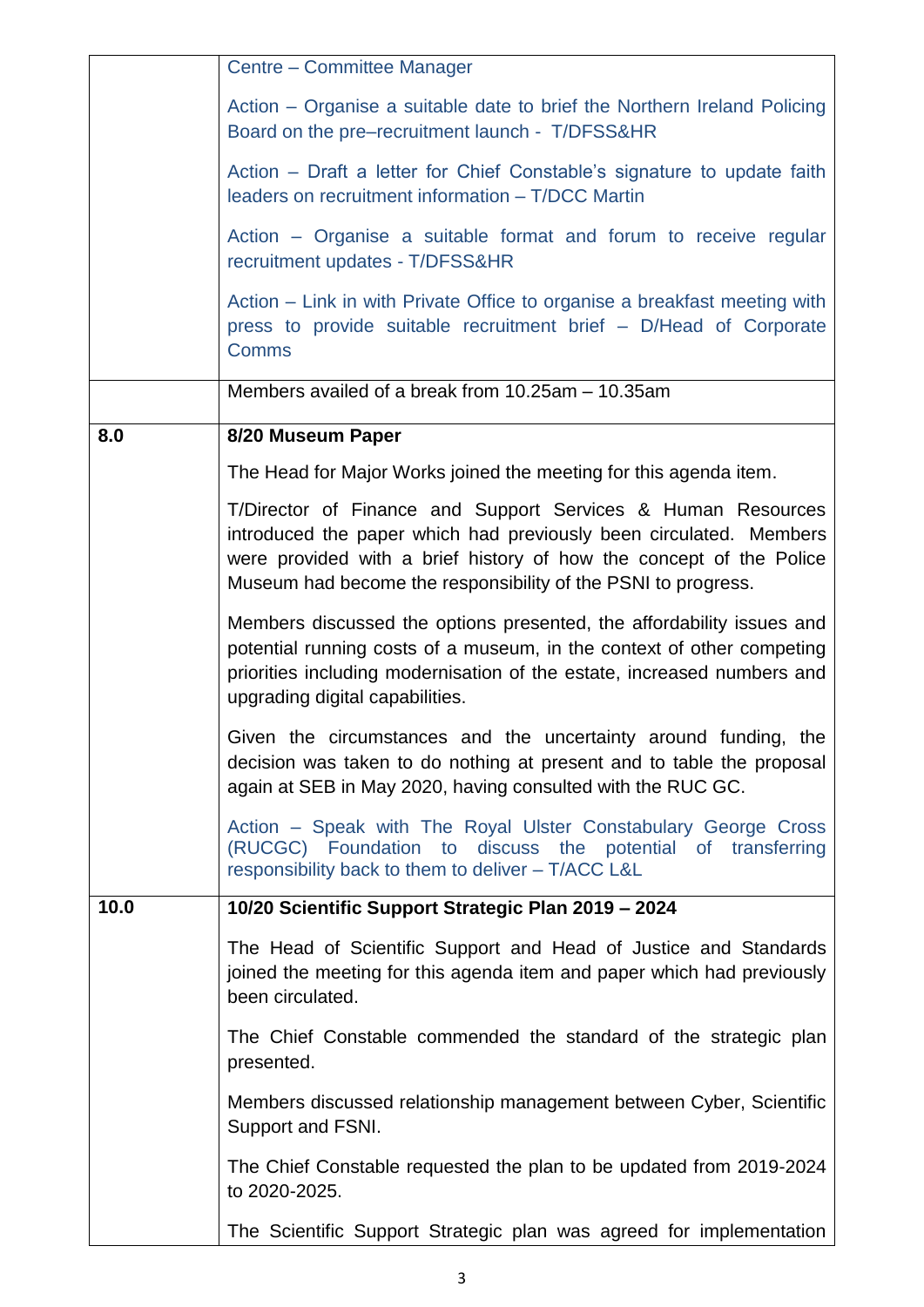|     | with a progress report tabled at SEB in 6 months (July2020).                                                                                                                                                                                  |
|-----|-----------------------------------------------------------------------------------------------------------------------------------------------------------------------------------------------------------------------------------------------|
|     | The Chief Constable updated the meeting about the PSNI Foundation<br>Principles which had recently been agreed for the organisation. These<br>should now be reflected in all strategic documents going forward.                               |
|     | Action – Circulate PSNI Foundation Principles to appropriate<br>supervisory levels with an instruction to ensure that they would be<br>reflected in all future governance documents - Head of Corporate<br>Governance                         |
|     | Action – Ensure that a PSNI strategy template is included in the PSNI<br>corporate style guide and provide an update as to when the PSNI<br>corporate style guide would be completed - D/Head of Corporate<br><b>Communications</b>           |
| 6.0 | 6/20 Finance Update                                                                                                                                                                                                                           |
|     | T/Head of Finance updated members on the strategic financial update<br>and the updates from DOJ since the paper had been distributed.                                                                                                         |
|     | Members discussed further investment in digital and uniform. Members<br>were requested to link directly with T/Director of Finance and Support<br>Services & Human Resources regarding any other potential bids before<br>the end of January. |
|     | Members noted the current financial position and the report given.                                                                                                                                                                            |
| 7.0 | <b>7/20 Budget Planning</b>                                                                                                                                                                                                                   |
|     | T/Director of Finance and Support Services & Human Resources<br>introduced the paper which had previously been circulated.                                                                                                                    |
|     | The Chief Constable updated members on recent talks with DOJ's<br>Permanent Secretary.                                                                                                                                                        |
|     | Members discussed the potential funding gap and the potential impact to<br>service delivery in taking measures to close that gap in the case of a flat<br>budget settlement.                                                                  |
|     | Action – Write to DOJ Permanent Secretary to set out the impact to<br>PSNI's service delivery by taking any of the measures suggested in the<br>paper presented to close the funding gap - T/DFSS&HR                                          |
|     | Action – Discuss and agree an appropriate format for the Chief<br>Constable to provide a read out from Strategic Meetings - Committee                                                                                                         |
|     | Manager                                                                                                                                                                                                                                       |
| 9.0 | 9/20 Strategic Partnership Options Paper                                                                                                                                                                                                      |
|     | T/Director of Finance and Support Services & Human Resources<br>introduced the paper which had previously been circulated.                                                                                                                    |
|     | The Head of Innovation and Change Branch update members on how<br>this work will be progressed in 3 stages:                                                                                                                                   |